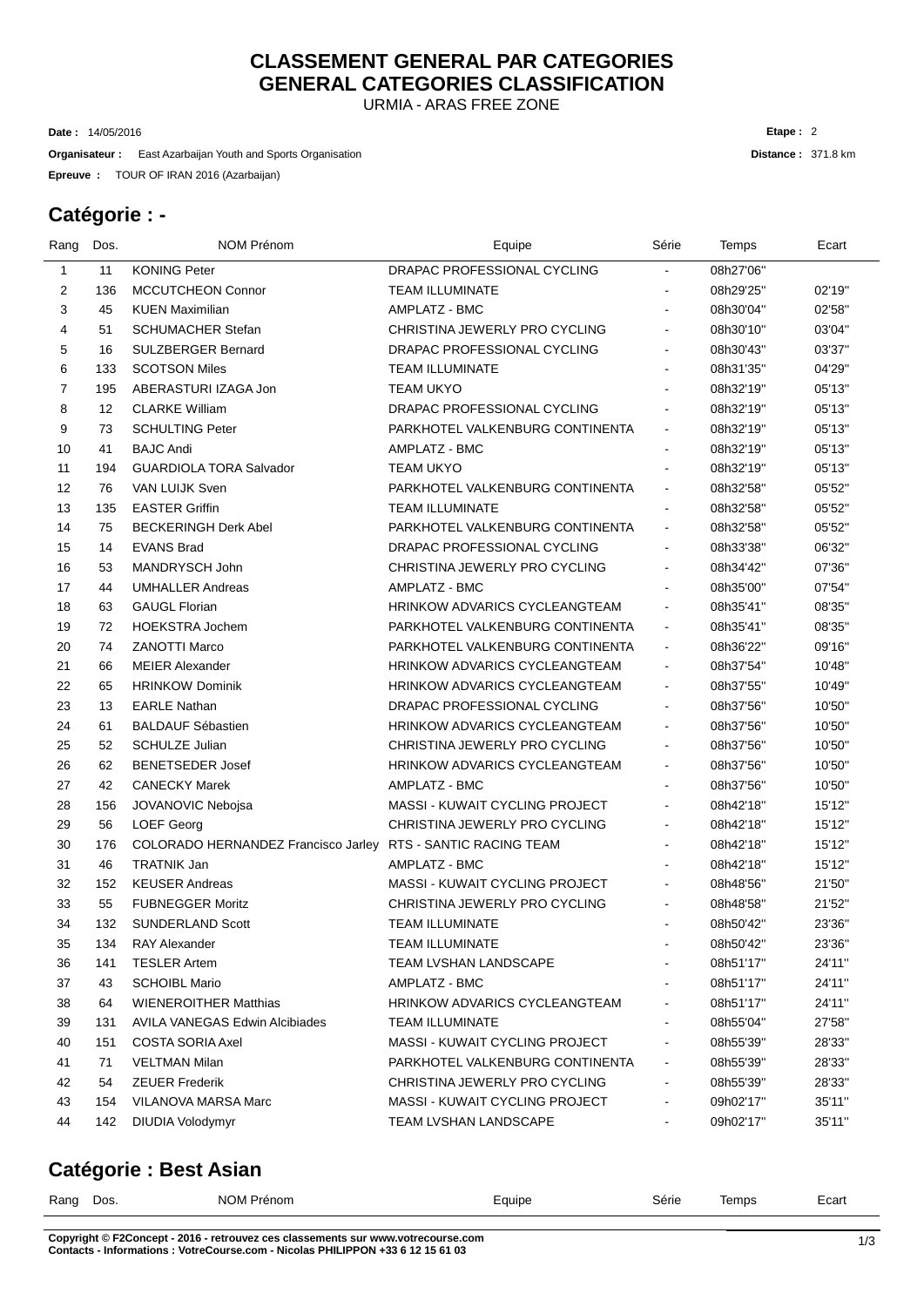# **CLASSEMENT GENERAL PAR CATEGORIES GENERAL CATEGORIES CLASSIFICATION**

URMIA - ARAS FREE ZONE

14/05/2016 **Date :**

**Organisateur** : East Azarbaijan Youth and Sports Organisation

TOUR OF IRAN 2016 (Azarbaijan) **Epreuve :**

### **Catégorie : Best Asian**

| Rang           | Dos.           | <b>NOM Prénom</b>            | Equipe                             | Série          | Temps     | Ecart  |
|----------------|----------------|------------------------------|------------------------------------|----------------|-----------|--------|
| $\mathbf{1}$   | 3              | KAZEMI SARAI Ahad            | TABRIZ SHAHRDARI TEAM              | ÷.             | 08h29'19" |        |
| 2              | $\mathbf{1}$   | POURSEYEDIGOLAKHOUR Mirsamad | TABRIZ SHAHRDARI TEAM              | $\blacksquare$ | 08h29'30" | 11"    |
| 3              | 21             | <b>EMAMI Rahim</b>           | PISHGAMAN GIANT TEAM               | $\sim$         | 08h29'32" | 13"    |
| 4              | 23             | KOLAHDOUZ HAGH Amir          | PISHGAMAN GIANT TEAM               | $\blacksquare$ | 08h30'05" | 46"    |
| 5              | 22             | MOAZAMI GODARZI Arvin        | PISHGAMAN GIANT TEAM               | $\blacksquare$ | 08h30'08" | 49"    |
| 6              | 83             | <b>BIZHIGITOV Zhandos</b>    | VINO 4-EVER SKO                    | $\blacksquare$ | 08h30'20" | 01'01" |
| $\overline{7}$ | 82             | <b>ZEMLYAKOV Oleg</b>        | VINO 4-EVER SKO                    | $\blacksquare$ | 08h30'20" | 01'01" |
| 8              | 92             | <b>HAGHI Alireza</b>         | HY SPORT - LOOK CONTINENTAL CYCLIN | $\blacksquare$ | 08h30'59" | 01'40" |
| 9              | $\overline{2}$ | MIZBANI IRANAGH Ghader       | <b>TABRIZ SHAHRDARI TEAM</b>       | $\blacksquare$ | 08h30'59" | 01'40" |
| 10             | 24             | RAJABLOU Mohammad            | PISHGAMAN GIANT TEAM               | $\blacksquare$ | 08h31'03" | 01'44" |
| 11             | 101            | <b>NATEGHI Hossein</b>       | <b>IRAN NATIONAL TEAM</b>          | $\blacksquare$ | 08h32'19" | 03'00" |
| 12             | 171            | <b>ALIZADEH Hossein</b>      | RTS - SANTIC RACING TEAM           | $\blacksquare$ | 08h32'58" | 03'39" |
| 13             | 85             | <b>GIDICH Yevgeniy</b>       | VINO 4-EVER SKO                    | $\sim$         | 08h32'58" | 03'39" |
| 14             | 25             | SHIRISISAN Hamid             | PISHGAMAN GIANT TEAM               |                | 08h32'58" | 03'39" |
| 15             | 32             | KHADEMI Ali                  | TABRIZ PETROCHEMICAL CCN TEAM      | $\blacksquare$ | 08h32'58" | 03'39" |
| 16             | 172            | <b>KHORSHID Khalil</b>       | RTS - SANTIC RACING TEAM           | ۰              | 08h33'35" | 04'16" |
| 17             | 5              | SOHRABI Mehdi                | TABRIZ SHAHRDARI TEAM              | $\blacksquare$ | 08h34'42" | 05'23" |
| 18             | 6              | <b>MALEKI Behnam</b>         | TABRIZ SHAHRDARI TEAM              | $\blacksquare$ | 08h35'58" | 06'39" |
| 19             | 84             | <b>VOROPAYEV Taras</b>       | VINO 4-EVER SKO                    | $\blacksquare$ | 08h36'01" | 06'42" |
| 20             | 93             | NEMATI KHIAVI Ali            | HY SPORT - LOOK CONTINENTAL CYCLIN | $\blacksquare$ | 08h36'43" | 07'24" |
| 21             | 36             | GANJKHANLOU Mohammad         | TABRIZ PETROCHEMICAL CCN TEAM      | $\blacksquare$ | 08h37'15" | 07'56" |
| 22             | 86             | <b>VOLOSHIN Alexey</b>       | VINO 4-EVER SKO                    | $\blacksquare$ | 08h37'54" | 08'35" |
| 23             | 113            | SAINBAYAR Jambaljamts        | MONGOLIA NATIONAL TEAM             | $\blacksquare$ | 08h37'54" | 08'35" |
| 24             | 31             | <b>ARIYAN Behnam</b>         | TABRIZ PETROCHEMICAL CCN TEAM      | $\blacksquare$ | 08h37'54" | 08'35" |
| 25             | 81             | SHUSHEMOIN Alexandr          | VINO 4-EVER SKO                    | $\blacksquare$ | 08h37'56" | 08'37" |
| 26             | 191            | <b>HATANAKA Yusuke</b>       | <b>TEAM UKYO</b>                   | $\blacksquare$ | 08h37'56" | 08'37" |
| 27             | 106            | <b>FOROUGHI Davoud</b>       | <b>IRAN NATIONAL TEAM</b>          | $\blacksquare$ | 08h37'56" | 08'37" |
| 28             | $\overline{4}$ | SAFARZADEH Saeid             | TABRIZ SHAHRDARI TEAM              | $\blacksquare$ | 08h37'56" | 08'37" |
| 29             | 145            | <b>OLAMAEI Mahdi</b>         | <b>TEAM LVSHAN LANDSCAPE</b>       | $\sim$         | 08h41'29" | 12'10" |
| 30             | 185            | <b>BATMUNKH Maral-Erdene</b> | <b>TERENGGANU CYCLING TEAM</b>     | $\blacksquare$ | 08h42'12" | 12'53" |
| 31             | 126            | FUNG Ka Hoo                  | HONG KONG NATIONAL TEAM            | ۰              | 08h42'12" | 12'53" |
| 32             | 34             | ASGHARZADEH Ali Reza         | TABRIZ PETROCHEMICAL CCN TEAM      | $\blacksquare$ | 08h42'16" | 12'57" |
| 33             | 193            | SUMIYOSHI Kota               | <b>TEAM UKYO</b>                   | $\blacksquare$ | 08h42'18" | 12'59" |
| 34             | 33             | <b>BAGHERI Esmaeil</b>       | TABRIZ PETROCHEMICAL CCN TEAM      | $\blacksquare$ | 08h42'18" | 12'59" |
| 35             | 143            | <b>ASHKBOUS Ali</b>          | <b>TEAM LVSHAN LANDSCAPE</b>       | $\blacksquare$ | 08h42'18" | 12'59" |
| 36             | 35             | POURHASHEMI Hamid            | TABRIZ PETROCHEMICAL CCN TEAM      |                | 08h42'18" | 12'59" |
| 37             | 26             | BEYK KHORMIZI Hamid          | PISHGAMAN GIANT TEAM               |                | 08h42'18" | 12'59" |
| 38             | 125            | CHOY Hiu Fung                | HONG KONG NATIONAL TEAM            |                | 08h45'01" | 15'42" |
| 39             | 192            | <b>HIRAI Eiichi</b>          | <b>TEAM UKYO</b>                   |                | 08h45'03" | 15'44" |
| 40             | 103            | REZVANIGILKALAEL Morteza     | <b>IRAN NATIONAL TEAM</b>          | ٠              | 08h46'06" | 16'47" |
| 41             | 161            | <b>AZMAN Muhamad Zawawi</b>  | <b>NSC - MYCRON</b>                | ۰              | 08h47'30" | 18'11" |
| 42             | 181            | SALEH Mohd Zamri             | TERENGGANU CYCLING TEAM            | ۰              | 08h55'36" | 26'17" |
| 43             | 123            | <b>HO Burr</b>               | HONG KONG NATIONAL TEAM            | $\blacksquare$ | 08h55'39" | 26'20" |
| 44             | 173            | <b>KARIMOV Ruslan</b>        | RTS - SANTIC RACING TEAM           | $\blacksquare$ | 08h57'49" | 28'30" |
| 45             | 94             | <b>WANG Xin</b>              | HY SPORT - LOOK CONTINENTAL CYCLIN | $\blacksquare$ | 08h58'21" | 29'02" |
| 46             | 96             | ZHANG Shijin                 | HY SPORT - LOOK CONTINENTAL CYCLIN | $\blacksquare$ | 08h58'21" | 29'02" |
| 47             | 124            | LAU Wan Yau                  | HONG KONG NATIONAL TEAM            | $\blacksquare$ | 08h58'24" | 29'05" |
| 48             | 112            | BATSAIKHAN Bayanjargal       | MONGOLIA NATIONAL TEAM             | ۰              | 08h58'24" | 29'05" |

**Distance :** 371.8 km **Etape :** 2